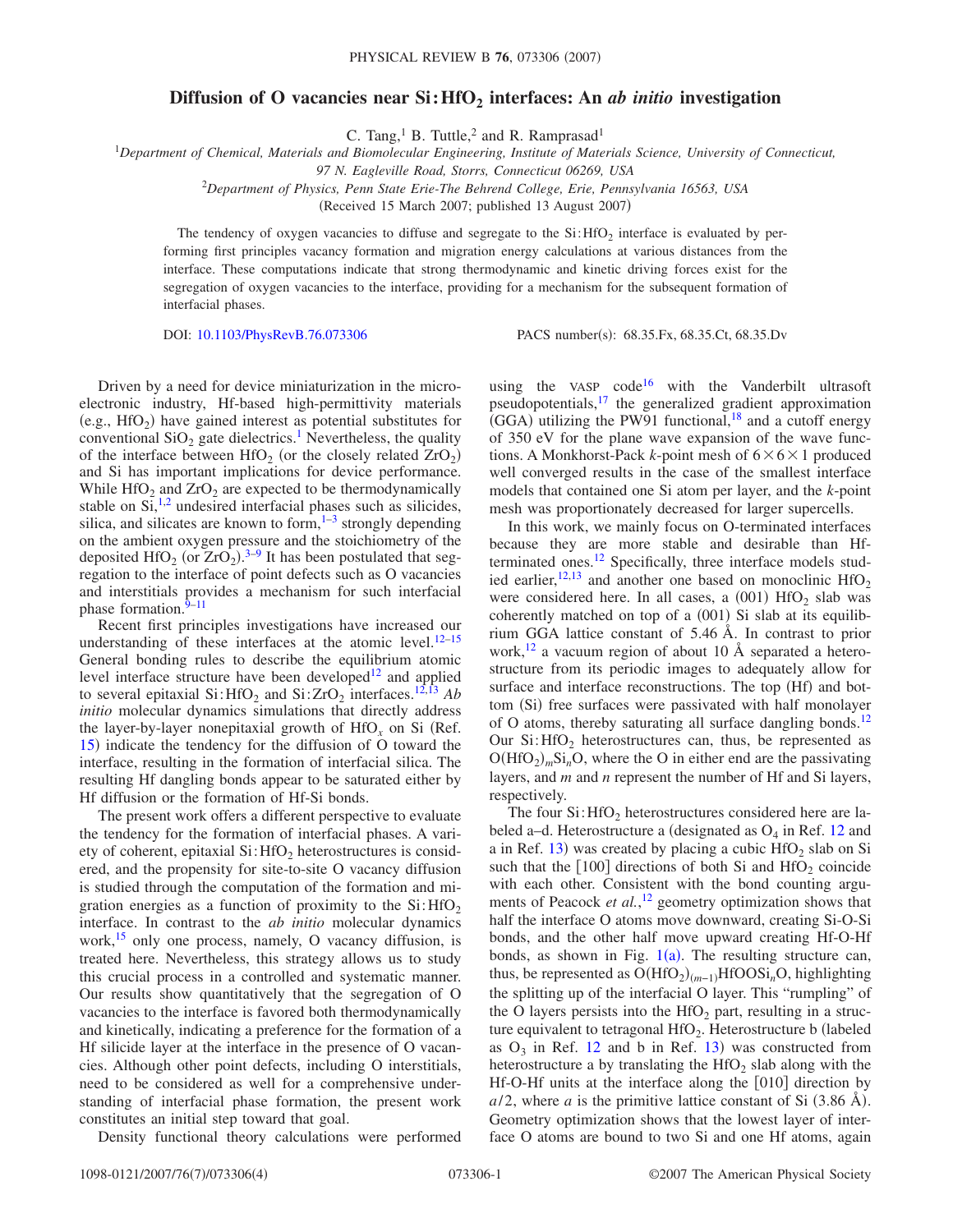<span id="page-1-0"></span>

FIG. 1. (Color online) Models of heterostructures a, b, c, and d. Si, Hf, and O atoms are represented as white, blue (gray), and red (dark gray) spheres, respectively. Isolated O vacancies were created at the labeled O sites, and arrows represent the migration pathways for O vacancies.

resulting in tetragonal  $HfO<sub>2</sub>$  away from the interface. Heterojunction c (similar to the  $O_{3T}$  model of Ref. [12](#page-3-5)) was obtained from heterostructure a by translating the  $HfO<sub>2</sub>$  slab along with the Hf-O-Hf units along  $[010]$  by  $a/4$ . Optimization of this structure resulted in an interface similar to that of b as can be seen in Fig. [1.](#page-1-0) However, the  $HfO<sub>2</sub>$  away from the interface was unlike any of the equilibrium  $HfO<sub>2</sub>$  structures, as discussed more below.

Heterojunction d was constructed by placing monoclinic  $HfO<sub>2</sub>$  on Si such that the [100] direction of  $HfO<sub>2</sub>$  coincided with that of Si. Geometry optimization of this model results in a structure with the lowest symmetry at the interface. Near the interface, the O layers are also split up (like  $a-c$ ), but away from the interface the monoclinic phase of  $HfO<sub>2</sub>$  is preserved [Fig.  $1(d)$  $1(d)$ ].

Table [I](#page-1-1) lists the total energies  $(E_{\text{tot}})$  of all heterostructures studied *relative* to that of heterostructure a, for two different  $HfO<sub>2</sub>$  thicknesses. For the thinner  $HfO<sub>2</sub>$  case  $(m=4)$ ,  $E<sub>tot</sub>$  of b, c, and d are lower than that of a by 1.94, 2.95, and 4.06 eV, respectively. Increasing the HfO<sub>2</sub> thickness to  $m$  $= 8$  results in a small change in the  $E_{\text{tot}}$  of b relative to that of a, but those of c and d change significantly. This is not surprising as  $HfO<sub>2</sub>$  away from the Si: $HfO<sub>2</sub>$  interface in the

<span id="page-1-1"></span>TABLE I. Total energies  $(E_{\text{tot}})$  and cleavage energies  $(E_{\text{clea}})$ relative to a (in eV) per  $3.86 \times 3.86 \text{ Å}^2$  of interface area for heterostructures with two different  $HfO<sub>2</sub>$  layer thicknesses. Nine Si layers were used in all cases, and *m* represents the number of Hf layers.

|                 |          | $E_{\rm tot}$ | $E_{\text{clea}}$ |          |  |
|-----------------|----------|---------------|-------------------|----------|--|
| Heterostructure | $m=4$    | $m=8$         | $m=4$             | $m=8$    |  |
| a               | $\theta$ | $\mathbf{0}$  | $\mathcal{L}$     | $\theta$ |  |
| b               | $-1.94$  | $-1.86$       | 1.94              | 1.89     |  |
| $\mathbf{C}$    | $-2.95$  | $-4.58$       | 1.92              | 1.82     |  |
| d               | $-4.06$  | $-5.08$       | 0.43              | 0.25     |  |

cases of a and b has tetragonal symmetry, whereas in the cases of c and d,  $HfO<sub>2</sub>$  has a more stable, lower symmetry structure. Thus, the high stability of c and d are in part due to the more stable phases of  $HfO<sub>2</sub>$  they contain.

In order to factor out the role played by the "bulk"  $HfO<sub>2</sub>$ part of the heterostructures and to directly address the relative stability of the interface regions, the cleavage energy  $(E_{\text{clea}})$  required to separate a heterostructure into two parts is considered.<sup>19</sup>  $E_{\text{clea}}$  is defined as the energy of the following reaction:

$$
O(HfO2)m-1HfOOSinO \to O(HfO2)m-1HfO + OSinO.
$$
\n(1)

The geometry of the "products" of the above reaction for all heterostructures were optimized. Table [I](#page-1-1) also lists *E*clea for all heterojunctions, again relative to that of heterostructure a. Regardless of  $HfO<sub>2</sub>$  thickness, it is clear that b–d have  $Si:$  HfO<sub>2</sub> interfaces more stable than that of a.  $E_{\text{clea}}$  of b and c are nearly identical, indicating the similarity of their interfacial configuration.  $E_{\text{clea}}$  of d is lower than those of b and c, reflecting the more disordered interface between Si and monoclinic  $HfO<sub>2</sub>$ . The rest of this Brief Report will focus on heterostructures c and d owing to their higher stability and stable  $Si:$  HfO<sub>2</sub> interfaces.

O vacancy formation energies, *E*form, were calculated for vacancies at various distances from the  $Si: HfO<sub>2</sub>$  interfaces in heterostructures c and d. Vacancies at sites close to the interface labeled by unprimed indices in Fig. [1](#page-1-0) were treated using the entire heterostructure geometry  $(m=4)$ , with dimensions of  $10.92 \times 10.92$  Å<sup>2</sup> along the interface plane. Those at sites away from the interface labeled by the primed indices in Fig. [1](#page-1-0) were treated using bulk  $HfO<sub>2</sub>$  supercells extracted from c and d. Bulk  $HfO<sub>2</sub>$  corresponding to c had two- and threefold coordinated O sites, and the monoclinic phase (corresponding to d) had three- and fourfold coordinated O sites.

 $E_{\text{form}}$  was defined as  $E_{\text{form}} = E_{\text{vac}} + (E_{\text{O}_2}/2) - E_{\text{perf}}$ , where  $E_{\text{vac}}$ ,  $E_{\text{O}_2}$ , and  $E_{\text{perf}}$  are the energies of the system with an O vacancy, an isolated  $O_2$  molecule, and a vacancy-free system, respectively. The computed  $E_{form}$  values are listed in Table [II.](#page-2-0) For both c and d,  $E_{form}$  is highest in the bulk and almost monotonically decreases by over 1 eV as the interface is approached. This reflects the thermodynamic driving force for the tendency of O vacancies to migrate to the interface from the bulk. The trend of decreasing defect formation energy with proximity to the interface is consistent with previous results for  $Si: HfO<sub>2</sub>$  (Refs. [14](#page-3-12) and [15](#page-3-6)) and other oxide<sup>20</sup> interfaces.

Despite the thermodynamic driving force, whether O vacancies will actually segregate to the interface will be determined by the barriers to site-to-site migration of O vacancies. In order to address such kinetic factors in detail, O vacancy migration calculations were performed using the nudged elastic band method $^{21}$  for the same supercells used for  $E_{\text{form}}$  calculations. Energy barriers for migration,  $E_{\text{mier}}$ , along the pathways shown by arrows in Fig. [1](#page-1-0) were deter-mined for c and d, and are listed in Table [II.](#page-2-0)  $E_{\text{migr}}$  for the bulk HfO<sub>2</sub> phase, corresponding to c, is in the  $1.67-2.41$  eV range, depending on the migration path. For example, a va-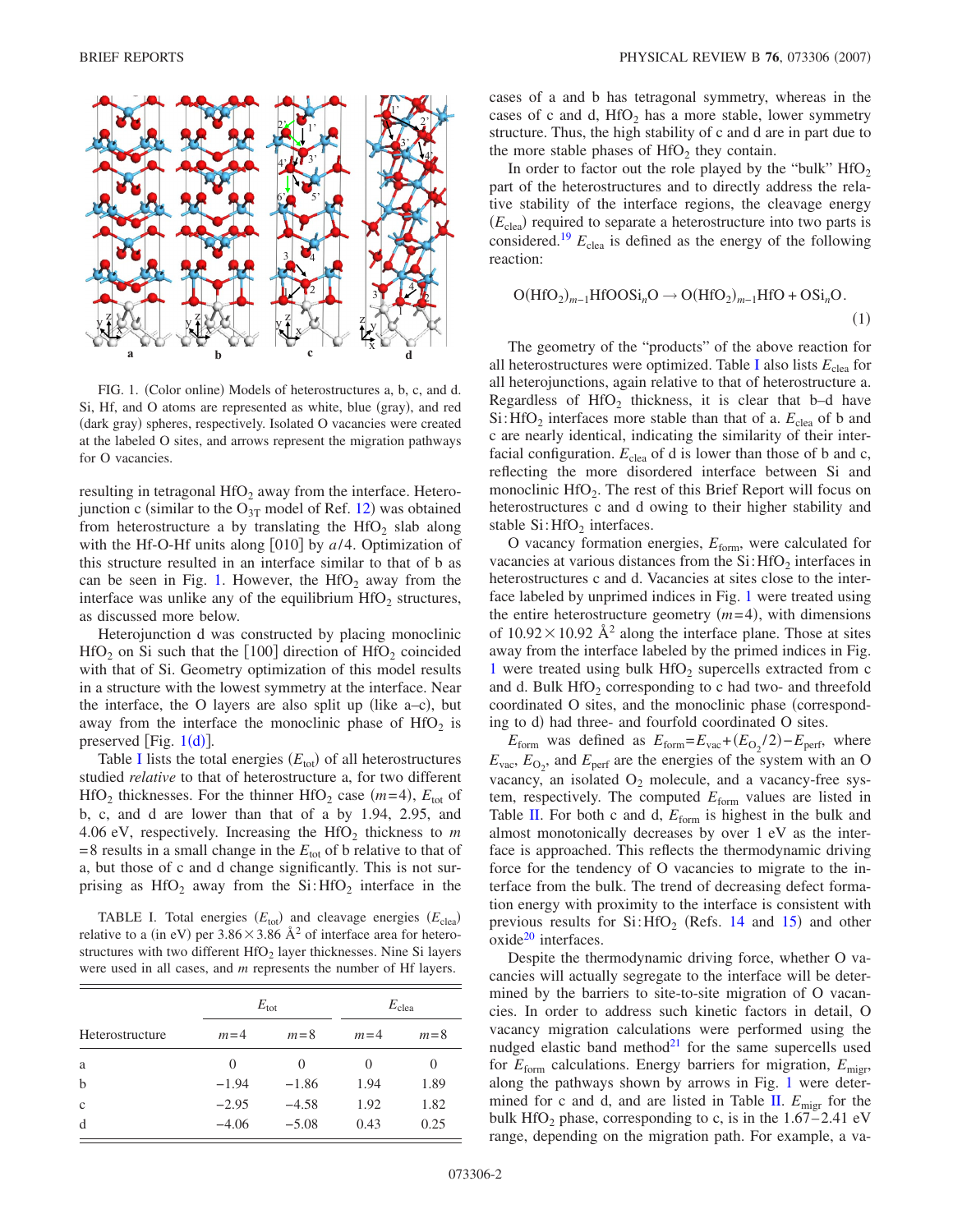|             | Bulk $HfO2$               | Near interface |                |      |                                |      |                                  |                |
|-------------|---------------------------|----------------|----------------|------|--------------------------------|------|----------------------------------|----------------|
|             | Vacancy site              | $E_{\rm form}$ | Migration path |      | $E_{\text{migr}}$ Vacancy site |      | $E_{\text{form}}$ Migration path | $E_{\rm migr}$ |
| $\mathbf c$ | Twofold $(1'$ and $2')$   | 5.86           | $1'$ to $2'$   | 2.40 | $\overline{4}$                 | 5.39 |                                  |                |
|             |                           |                | $1'$ to $3'$   | 2.02 | 3                              | 5.48 | 3 to 2                           | 1.38           |
|             |                           |                | $2'$ to $3'$   | 1.69 | 2                              | 4.45 | $2$ to $1$                       | 0.52           |
|             | Threefold $(3'$ and $4')$ | 5.48           | $3'$ to $4'$   | 1.67 | 1                              | 4.19 |                                  |                |
|             |                           |                | $4'$ to $5'$   | 2.04 |                                |      |                                  |                |
|             |                           |                | $4'$ to $6'$   | 2.41 |                                |      |                                  |                |
| d           |                           |                | $1'$ to $2'$   | 2.41 | $\overline{4}$                 | 6.14 | $4$ to $1$                       | 0.88           |
|             | Threefold $(1'$ and $3')$ | 6.48           | $1'$ to $3'$   | 1.62 | 3                              | 5.95 |                                  |                |
|             | Fourfold $(2'$ and $4')$  | 6.24           | $2'$ to $4'$   | 1.95 | $\overline{2}$                 | 5.33 |                                  |                |
|             |                           |                |                |      | 1                              | 5.16 |                                  |                |

<span id="page-2-0"></span>TABLE II. Vacancy formation  $(E_{\text{form}})$  and migration  $(E_{\text{migr}})$  energies (eV) in bulk HfO<sub>2</sub> and near interface. Refer to Fig. [1](#page-1-0) for the labels of vacancy sites and migration paths.

cancy at the 1' (twofold) site of c can directly migrate to the 3' (threefold) site with a barrier of 2.02 eV, or through a two-step process via an intermediate twofold site  $(2')$  with barriers of 2.40 and 1.69 eV. Near the interface, the barriers from site 3 to site 2 and then to site 1 were computed to be 1.38 and 0.52 eV, respectively, for heterostructure c. The rather large drop in the barrier energies as the interface is approached is, thus, evident. The *E*migr values for c, along with the  $E_{\text{form}}$  values, were used to create an O vacancy migration energy profile shown in Fig. [2](#page-2-1) (top). All energies in this figure represented as square symbols correspond to those of the "images" of the nudged elastic band computations (i.e., initial, final, and intermediate geometric configurations during migration). Energies are defined relative to  $E(E_{\text{O}_2}/2) - E_{\text{perf}}$ , so that the minima of this profile correspond to vacancy formation energies. Figure [2](#page-2-1) pictorially

<span id="page-2-1"></span>

FIG. 2. (Color online) O vacancy migration profiles for model c and model d. Primed and unprimed indices correspond to those in Figs.  $1(c)$  $1(c)$  and  $1(d)$ . The green (gray) and black curves correspond to the green (gray) and black arrow paths in Fig.  $1(c)$  $1(c)$ . The vertical dashed line indicates the location of the interface, with Si to the left.

captures *both* the thermodynamic and kinetic driving forces for the segregation of O vacancies to the interface.

As shown in Table  $II$ , the migration energies in the bulk  $HfO<sub>2</sub>$  phase, corresponding to heterostructure d, are in the 1.62– 2.41 eV range, almost identical to that for c. Also,  $E_{\text{migr}}$  for migration between two threefold sites  $(1' \rightarrow 3')$  in this case is 1.62 eV, which is almost identical to that between two threefold sites  $(3' \rightarrow 4')$  of c. It, thus, appears that regardless of the actual nature of the phase, the local chemistry and coordination environment determine defect properties. Close to the interface, the barrier for migration from site 4 to site 1 was computed to be 0.88 eV. Figure [2](#page-2-1) (bottom) shows the migration energy profile for d. The qualitative fea-tures of Fig. [2](#page-2-1) (top) are reproduced in this profile, although the actual values of the barriers are different.

Recent *ab initio* molecular dynamics calculations that simulate the layer-by-layer growth of  $HfO<sub>2</sub>$  on Si indicate that the interfacial O atoms from O-deficient  $HfO<sub>2</sub>$  tend to diffuse to the Si side.<sup>15</sup> However, it has been pointed out that the relocation of lattice O from  $HfO<sub>2</sub>$  to Si, creating Si-O-Si bonds, is endothermic,<sup>22</sup> especially when HfO<sub>2</sub> is O deficient. $3$  In order to explore these possibilities, we considered c in the absence of any O vacancies initially and relocated a lattice O atom from site 2 to the equilibrium location in the middle of the Si-Si bond below. We found that this process is endothermic by 0.87 eV, with a barrier of 1.21 eV. Molecular dynamics simulations at a temperature of 1000 K and for a time step of 3 fs were also performed for c, with an O vacancy initially at site  $2$  [Fig. [1](#page-1-0)(c)]. At about the 500th time step, the O atom from site 1 filled the vacancy, and for the subsequent 1500 time steps, the vacancy continued to be at site 1. Thus, our results imply that Si oxidation (i.e., formation of Si-O-Si bonds) by stoichiometric or O-deficient  $HfO<sub>2</sub>$  is improbable, at least in the case of coherent epitaxial  $Si:$  HfO<sub>2</sub> heterostructures.

In summary, we have performed detailed first principles computations on several  $Si$ : HfO<sub>2</sub> models both to assess their relative stability and to understand the tendency for the atomic level diffusion of O vacancies in such heterostructures. Regardless of the actual interface model employed, a